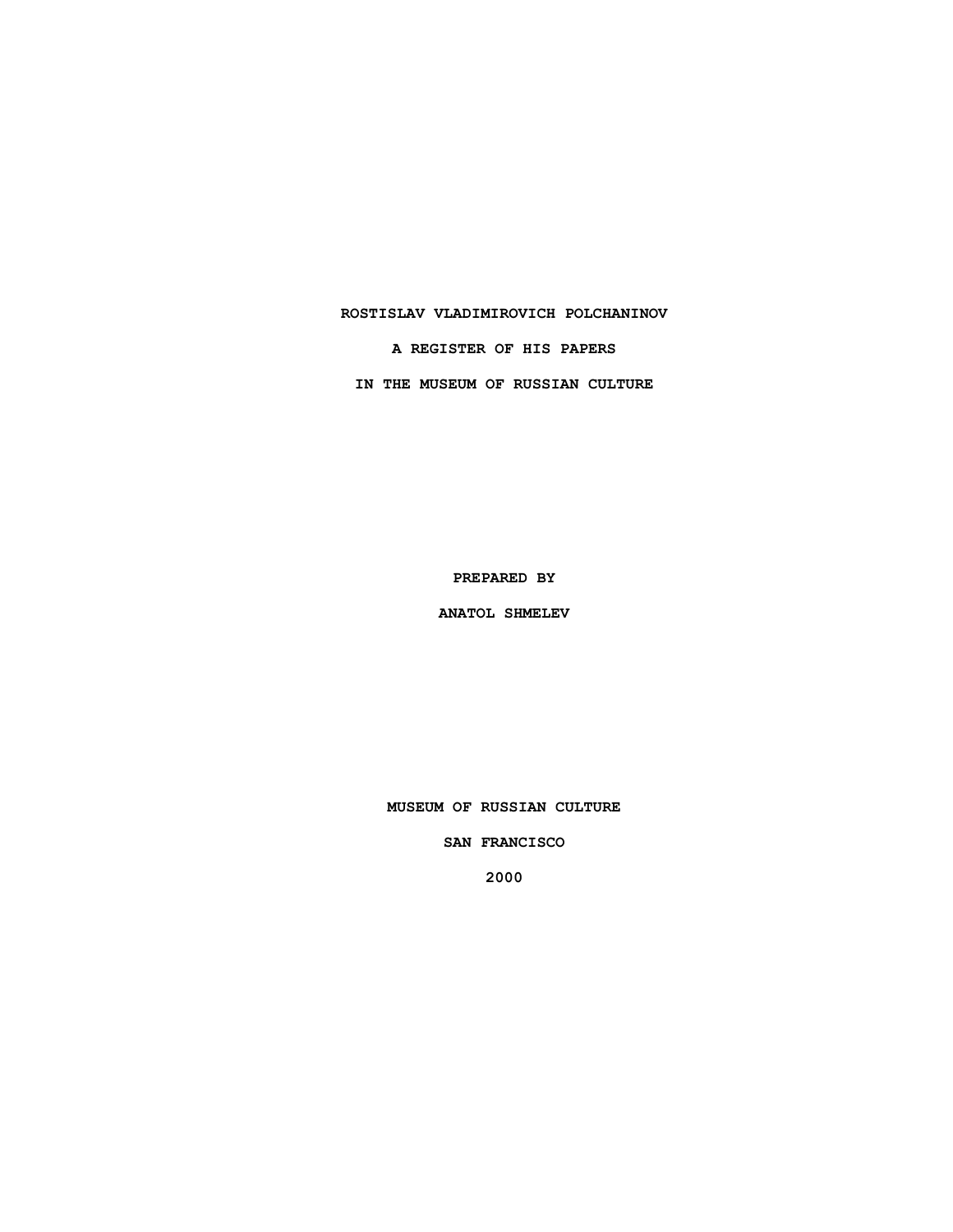# **ROSTISLAV VLADIMIROVICH POLCHANINOV**

## **BIOGRAPHICAL NOTE**

| 1919 January 27 | Born, Novocherkassk, Russia                                                                  |
|-----------------|----------------------------------------------------------------------------------------------|
| 1920            | Evacuated to Yugoslavia                                                                      |
| 1922-1942       | Resident of Sarajevo, Yugoslavia                                                             |
| 1931            | Joins Russian Boy Scouts                                                                     |
| 1943            | Marries Vlaentina Petrovna Naumova while working in<br>Pskov Orthodox Mission, Pskov, Russia |
| 1951            | Arrives in the United States                                                                 |
| 1981            | Commences publishing Letopis' russkikh zarubezhnykh<br>periodicheskikh izdanii               |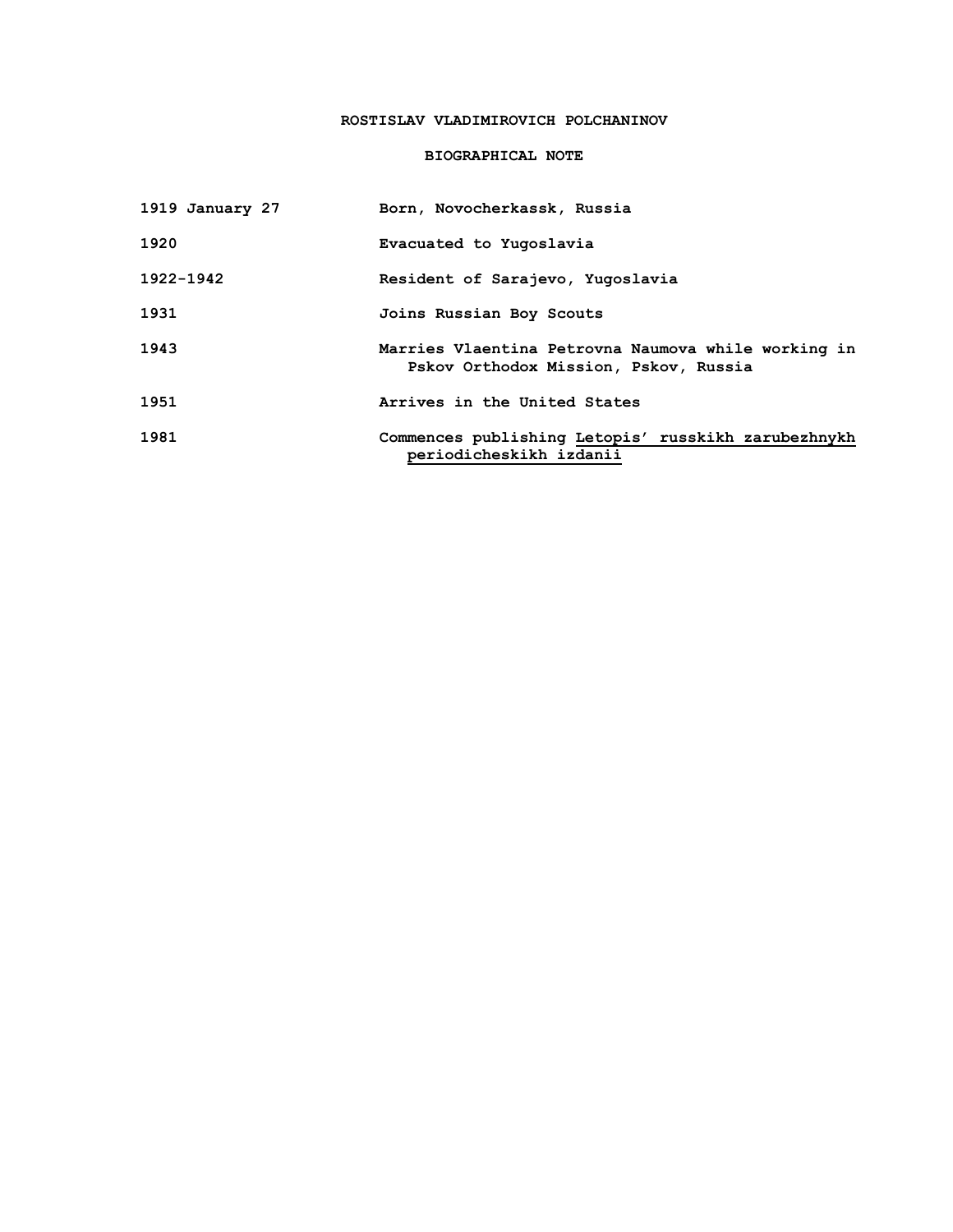### **SCOPE AND CONTENT NOTE**

#### **ROSTISLAV VLADIMIROVICH POLCHANINOV PAPERS**

**Rostislav V. Polchaninov was a prominent figure in the Russian scouting movement in exile. This collection contains his correspondence, writings and subject files, mostly connected to the Russian Boy Scouts and collecting Russian stamps.**

**Detailed processing and preservation microfilming for these materials were made possible by a generous grant from the National Endowment for the Humanities and by matching funds from the Hoover Institution and Museum of Russian Culture. The grant also provides depositing a microfilm copy in the Hoover Institution Archives. The original materials and copyright to them (with some exceptions) are the property of the Museum of Russian Culture, San Francisco. A transfer table indicating corresponding box and reel numbers is appended to this register.**

**The Hoover Institution assumes all responsibility for notifying users that they must comply with the copyright law of the United States (Title 17 United States Code) and Hoover Rules for the Use and Reproduction of Archival Materials.**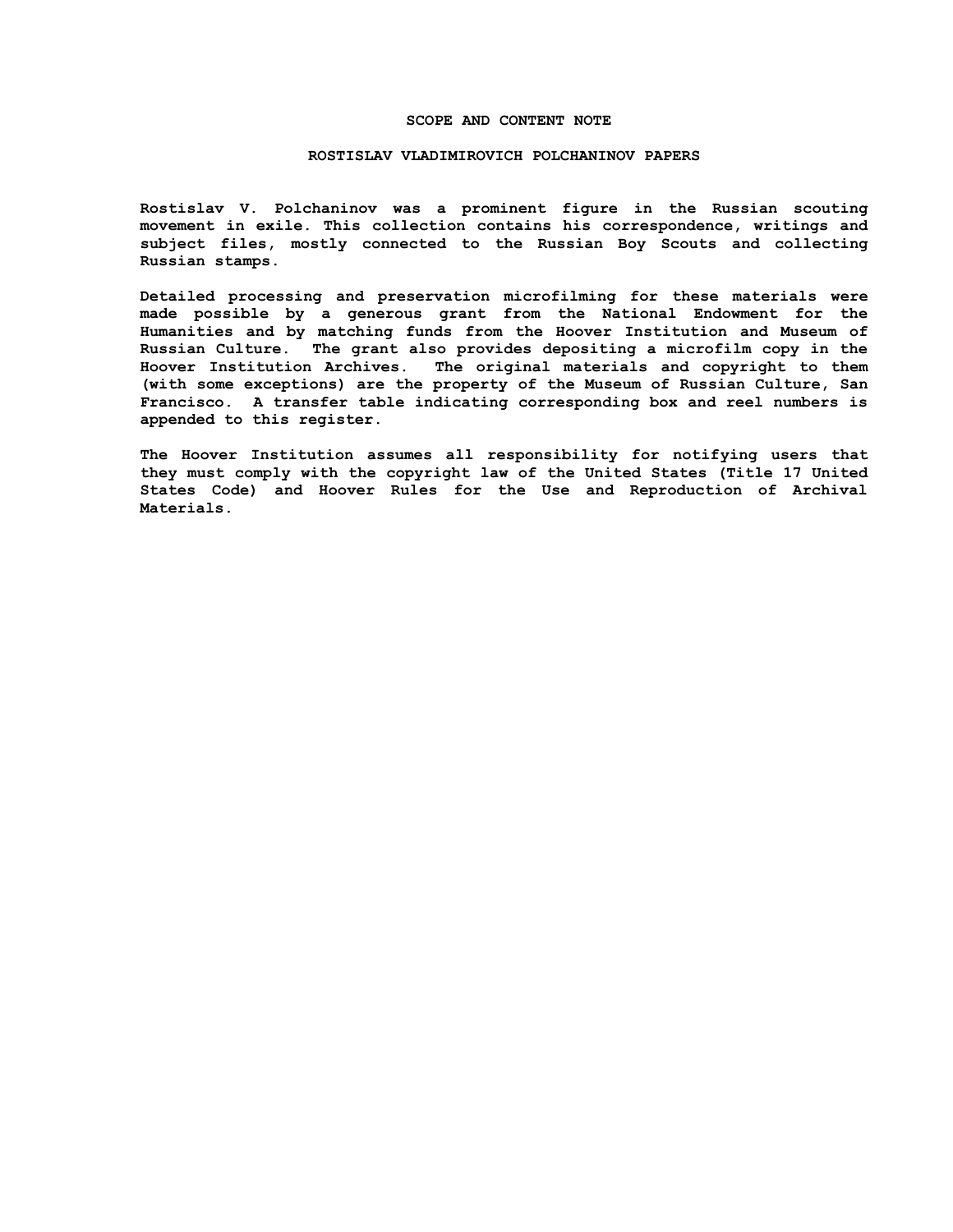### **REGISTER**

# **ROSTISLAV VLADIMIROVICH POLCHANINOV PAPERS**

### **SERIES DESCRIPTION:**

| Box Nos      | Series                                                                                                   |
|--------------|----------------------------------------------------------------------------------------------------------|
| 1            | BIOGRAPHICAL FILE, 1941-1999. Clippings and identity<br>papers, arranged alphabetically by physical form |
| $\mathbf{1}$ | CORRESPONDENCE, 1948-2000. Letters, arranged<br>alphabetically by correspondent                          |
| 1            | WRITINGS, 1963-1995. Newspaper columns and catalog,<br>arranged chronologically by title                 |
| 1            | RUSSIAN BOY SCOUTS FILE, 1951-2000. Orders, bulletins and<br>leaflets                                    |
| 1            | PRINTED MATTER, 1948-2000. Bulletins and leaflets                                                        |